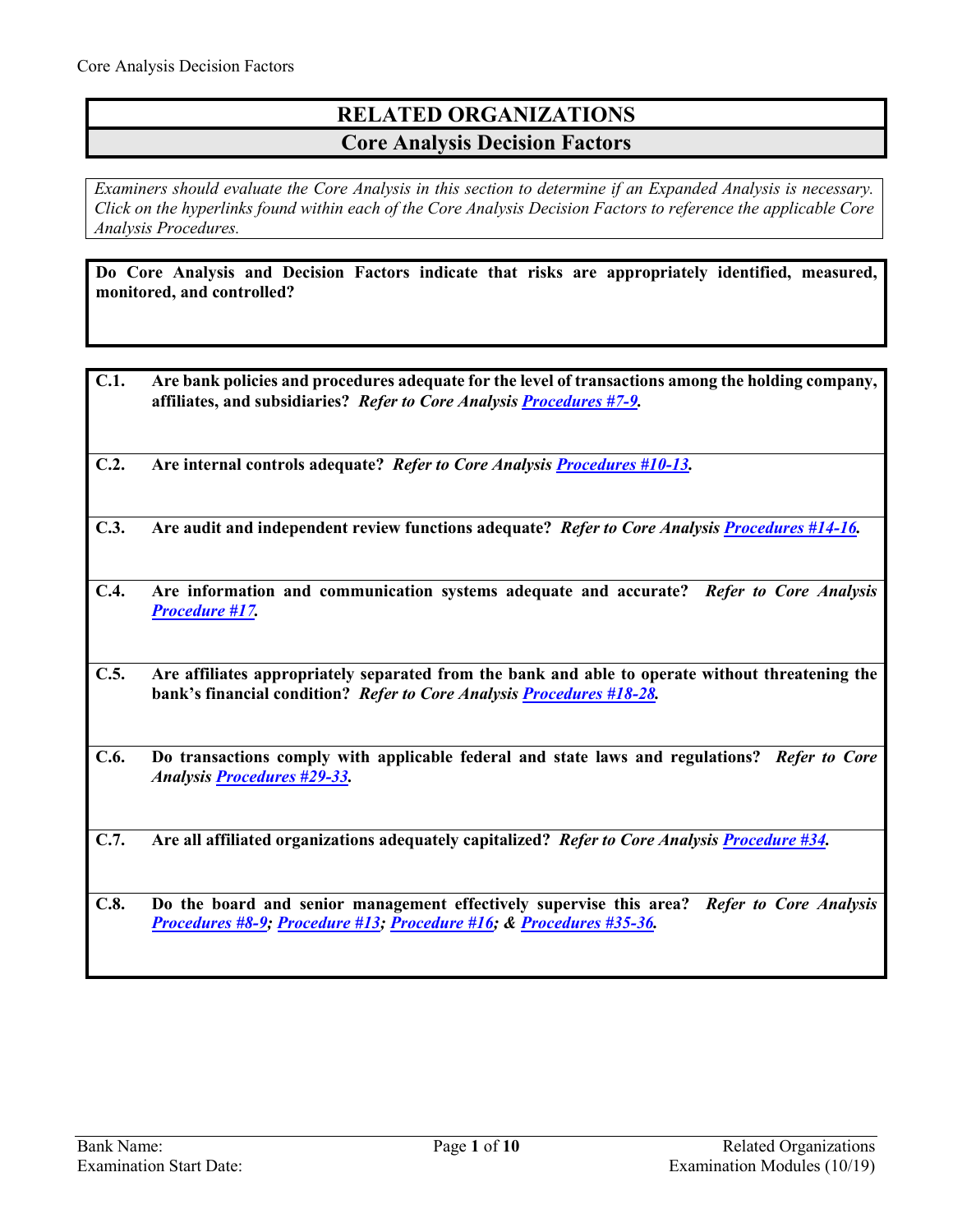# **RELATED ORGANIZATIONS Core Analysis Procedures**

*Examiners are to consider these procedures but are not expected to perform every procedure at every bank. Examiners should complete only the procedures relevant for the bank's activities, business model, risk profile, and complexity. If needed, based on other identified risks, examiners can complete additional procedures. References to laws, regulations, supervisory guidance, and other resources are not all-inclusive.*

## **Important**

*The bank's corporate structure is subject to various laws and regulations, such as the Bank Holding Company Act (BHC Act) of 1956, Regulation W (which implements Sections 23A and 23B of the Federal Reserve Act), and Part 362 of the FDIC Rules and Regulations. A thrift's (savings association's) corporate structure is subject to laws and regulations such as the Home Owners' Loan Act (HOLA), FRB Regulation W, and FRB Regulation LL. These regulations define terms such as conclusive presumption, rebuttable presumption, covered transaction, low-quality asset, and affiliate. (This module includes general descriptions of terms and regulations; examiners should review the actual regulations when necessary for specific guidance and definitions.)* 

*Different statutes and regulations have different definitions of affiliate. Affiliate is a broad term and includes the following: (1) Bank holding companies and savings and loan holding companies (SLHCs), (2) insured depository institution (IDI) subsidiaries of the holding company, (3) Nonbank subsidiaries of the holding company, (4) certain subsidiaries of the bank, and (5) Any company that the Federal Reserve determines by regulation or order to be an affiliate. Regulation W also provides that any company that is controlled by 25 percent or more of the shareholders that control 25 percent or more of the BHC/ SLHC or IDI is an affiliate for purposes of Regulation W.* 

*An IDI is a state bank, national bank, trust company, banking association, or any institution that takes deposits insured by the FDIC, including savings associations (thrifts).*

*Section 312 of the Dodd-Frank Act transferred various powers and duties from the former Office of Thrift Supervision to the FRB, FDIC, and OCC. Under this provision, the FRB has oversight of SLHCs, the FDIC has oversight of state chartered thrifts, and the OCC has oversight of federally chartered thrifts. Examiners should be aware that SLHCs and thrifts are subject to certain restrictions under HOLA if the thrift does not maintain Qualified Thrift Lender status (see [procedure #33\)](#page-8-2).* 

### **Preliminary Review**

**1. Review prior examination reports, the examination planning memorandum, file correspondence, and Federal Reserve holding company inspection reports for an overview of known related organizations and any previously identified criticisms.**

**2. Review recent external and internal audit reports to determine the scope of the review(s) and to identify criticisms and recommendations regarding transactions between the bank and its affiliates.**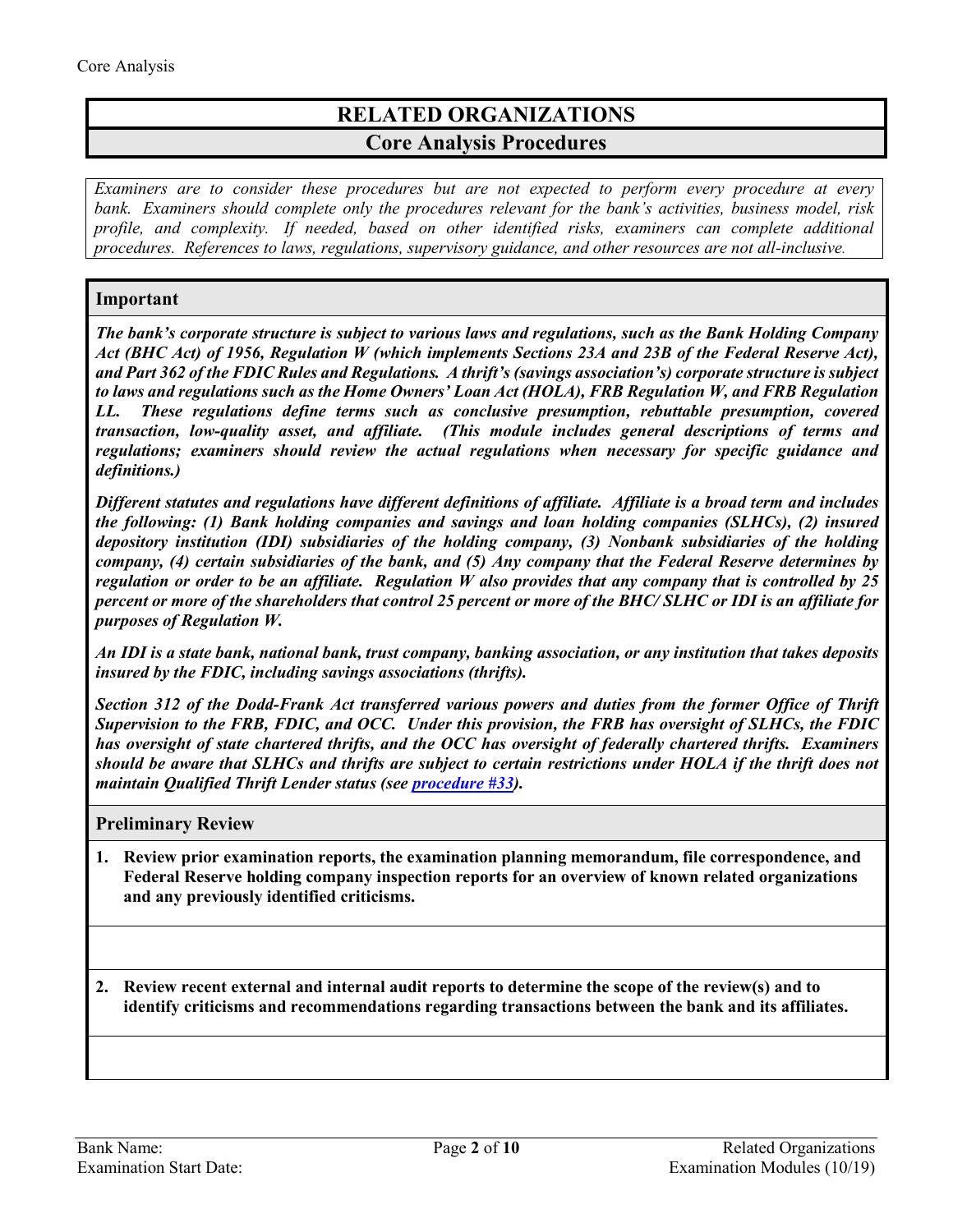- **3. Review relationships with holding companies or parent organizations, other affiliates, and subsidiaries using such reports as the FR Y-6, the FR Y-10, the National Information Center (NIC) organizational hierarchy report (FRB), and the holding company organizational chart. Determine possible ownership ties not identified by the institution.**
- **4. Examine the corporate structure surrounding the IDI and identify affiliate transactions. Carefully consider the following items:** 
	- **Policies and practices regarding services and transactions between the IDI and its affiliates;**
	- **Tax sharing arrangements and intercompany tax transactions[;1](#page-2-1)**
	- **Affiliated transactions identified from the pre-examination information;**
	- **Related interests of principal shareholders, directors, and executive officers; and**
	- **Fixed-asset subsidiaries or affiliates.**
- **5. Review the holding company (or other parent organization) and the IDI's corporate structure for the possibility of a chain banking group.[2](#page-2-2) Determine whether the members of the chain-banking group control other companies through 25 percent common ownership.**
- **6. Review the stockholders listing and most recent proxy statements of the holding company or parent organization. Identify ownership percentages and instances of control that satisfy the definition of control in the BHC Act (Section 225.2(e)) or HOLA (12 USC Section 1467(a)(2)).**
- <span id="page-2-0"></span>**7. Review, to the extent possible, other federal and state examination reports of the IDIs within the single holding company organization or within a chain banking organization for mutually shared risks. Consider the following items:**
	- **Size and complexity of the organizations;**
	- **Overall condition of the institutions in the organization;**
	- **Extent, type, and quality of transactions among institutions in the organization;**
	- **Degree of interdependence among institutions;**
	- **Common deficiencies in lending and investment policies;**
	- **Possible insider abuse;**
	- **Shared employees or management; and**

 $\overline{a}$ 

<span id="page-2-1"></span>**<sup>1</sup> Consider the 1998 Interagency Policy Statement on Income Tax Allocation in a Holding Company Structure and the 2014 addendum.**

<span id="page-2-2"></span>**<sup>2</sup> A chain banking group exists when a common individual or company, or group of individuals or companies ─ acting alone, through, or in concert with any other individual or company ─ owns, controls or has the power to vote at least 25 percent of the outstanding voting shares of two or more independently chartered IDIs. A multibank holding company and its subsidiary IDIs do not constitute a chain banking group. To be considered part of a chain, the holding company must be linked to other banking organizations through common control.**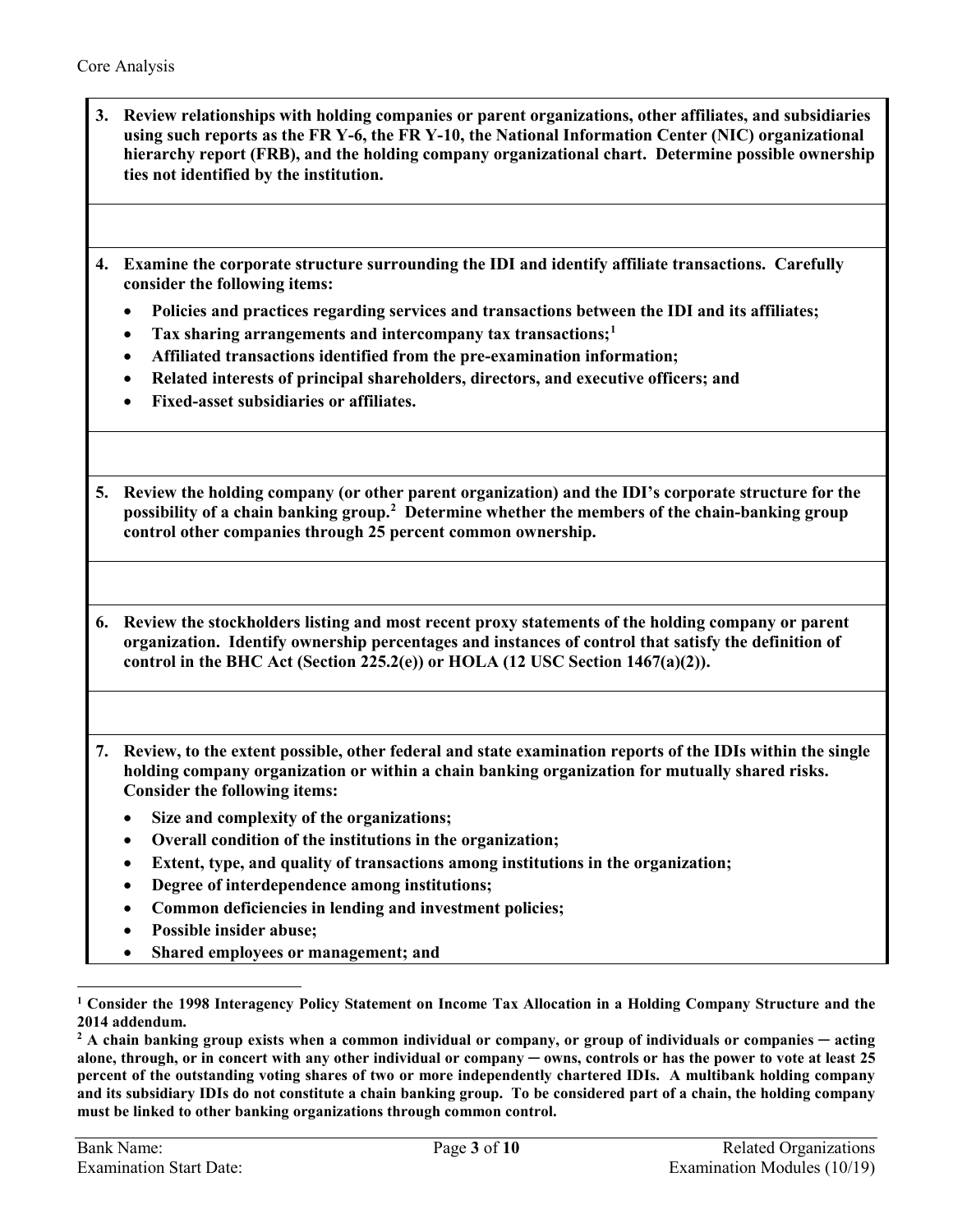• **Degree and nature of control exerted over individual institutions (absentee ownership).**

**Policies and Procedures**

- <span id="page-3-1"></span>**8. Determine whether policies appropriately address relationships and transactions with related organizations.**
- **9. Determine whether formal or informal employee sharing agreements are appropriate and whether dual employees' work allocation and compensation conform to the agreement. Ensure the agreement:**
	- **Defines employment relationships between the IDI and affiliate,**
	- **Establishes procedures and timeframes for payment,**
	- **Is independently reviewed by the board of each affiliate, and**
	- **Assigns authority for managing dual employee relationships.**

#### <span id="page-3-0"></span>**Internal Controls**

- **10. Assess the IDI's methods for identifying transactions subject to Sections 23A and 23B of the Federal Reserve Act. Consider the following:**
	- **Internal reports,**
	- **Documentation of covered transactions,**
	- **Loan records,**
	- **Deposit accounts,**
	- **Accounts payable and receivable, and**
	- **Board minutes.**
- **11. Determine the volume and frequency of covered transactions. Determine whether management ensures covered transactions are conducted on terms and conditions consistent with safe and sound banking practices and at readily determinable and well-documented market values. Review for noncompliance or abusive activities. Consider the following items:** 
	- **Prohibitions on IDI's purchasing low-quality assets from an affiliate or using low-quality assets as collateral,**
	- **Prohibitions on transferring low-quality assets to an IDI,**
	- **Prohibitions on accepting affiliate shares as collateral for loans to affiliates,**
	- **Collectibility of receivables,**
	- **Collateral requirements,**
	- **Restrictions on advertisements and agreements that suggest the IDI is responsible for the obligations of an affiliate, and**
	- **Fixed asset arrangements.**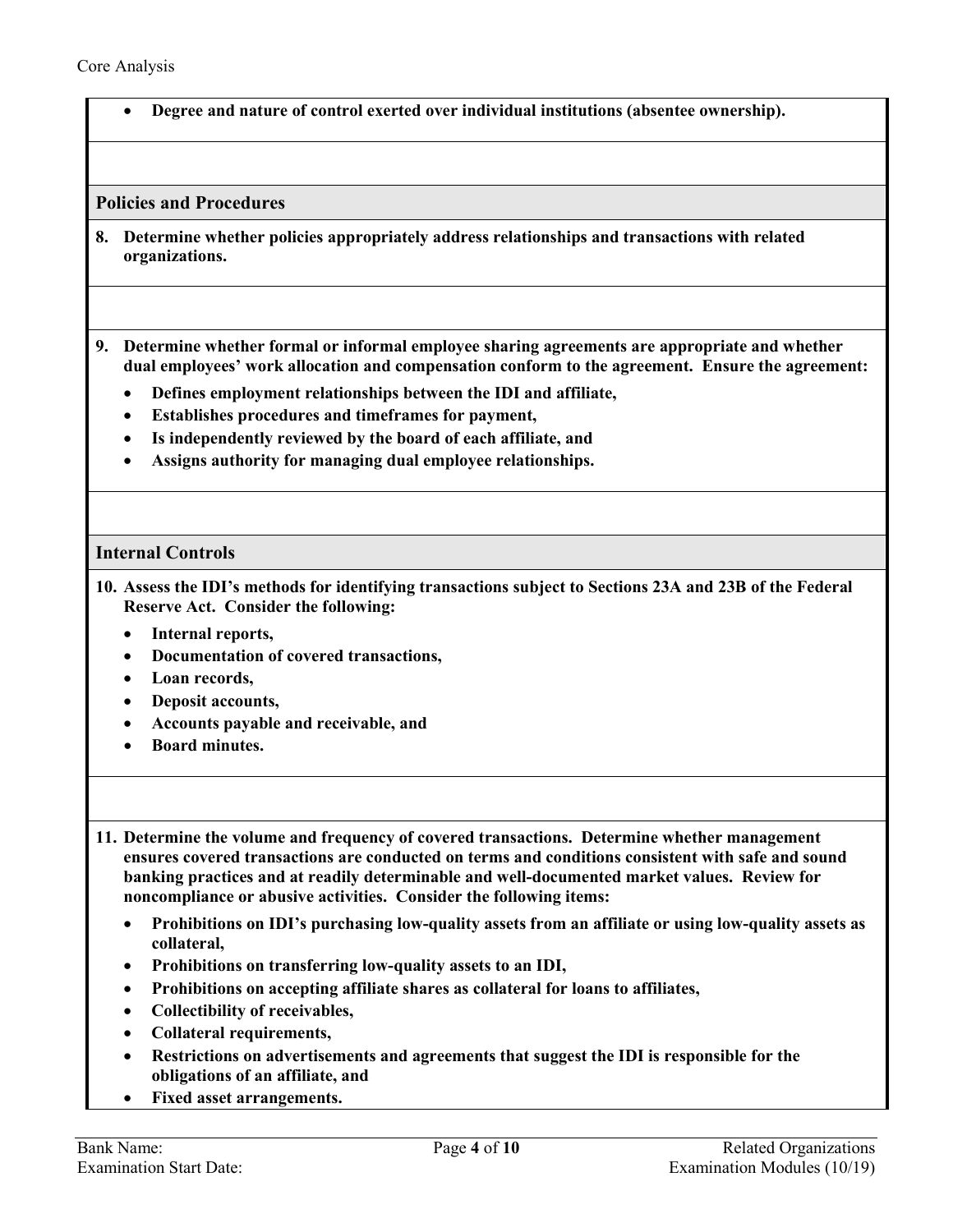- **12. Review formal or informal agreements regarding management or other fees paid by the IDI to affiliates. Determine whether agreements detail and support the following:**
	- **Fee structures for services provided (e.g., based on asset size, number of employees, hours on-site, comparisons to market rates);**
	- **Quality of services;**
	- **Qualifications of service providers;**
	- **Billings; and**
	- **Timing of payments for services.**

<span id="page-4-2"></span>**13. Assess compliance with regulatory conditions or commitments pertaining to related organizations.** 

## <span id="page-4-0"></span>**Audit or Independent Review**

- **14. Determine whether the independent review provides sufficient coverage relative to the institution's size, scope of related organization activities, and risk profile. The independent review typically:** 
	- **Determines compliance with policies, procedures, and regulatory requirements;**
	- **Assesses separation of duties, internal controls, and supervision of related organization activities;**
	- **Assesses the adequacy, accuracy, and timeliness of reports to senior management and the board;**
	- **Recommends corrective action, when warranted; and**
	- **Verifies that corrective action commitments were implemented.**

**15. Determine whether the results of audits and independent reviews are promptly reported to the board or a designated committee. If results are presented to a designated board committee, verify that the committee includes at least one outside/independent director.** 

<span id="page-4-3"></span>**16. Determine whether management's responses to recent audits or independent reviews are reasonable and whether corrective actions, such as reimbursements, are promptly implemented.** 

<span id="page-4-1"></span>**Information and Communication Systems** 

**17. Determine whether management reports provide accurate, timely, and sufficient information relative to the size and frequency of affiliate transactions and the organization's size and risk profile.**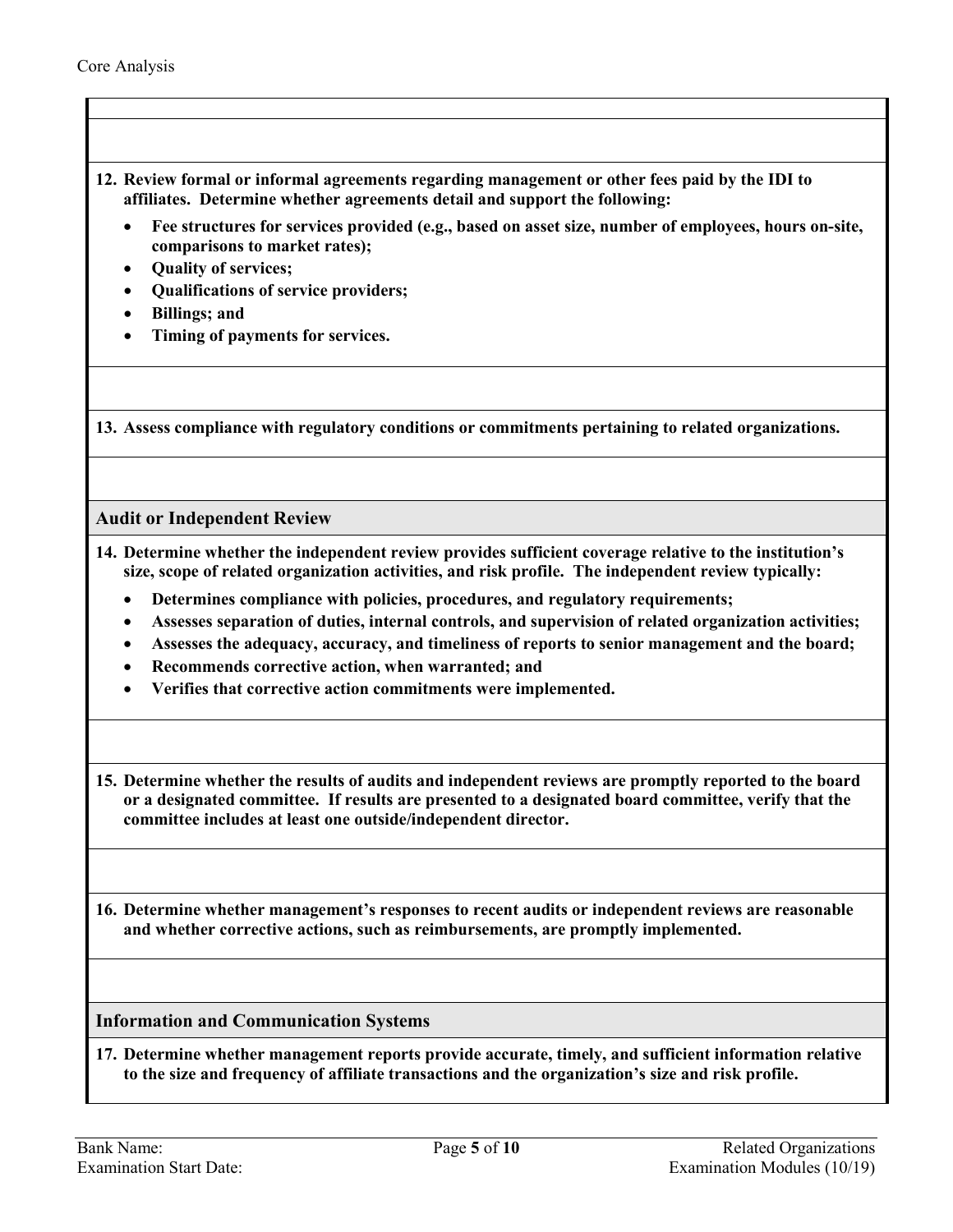<span id="page-5-0"></span>**Evaluation of Affiliate Operations** 

**18. Confirm the holding company's control (ownership, control, or power to vote) of all IDIs, nonbank subsidiaries, and tiered holding companies.** 

**19. Identify ownership levels that have increased to more than 10 percent.** 

- **If any person controls more than 10 percent of the bank holding company stock or thrift holding company stock, determine whether a notice was required to be submitted to the responsible Reserve Bank.**
- **For Employee Stock Ownership Plans (ESOPs) or Employee Share Ownership Trusts (ESOTs) controlling or approaching control of more than 10 percent of the bank holding company, determine whether the ESOP/ESOT submitted a notice of agreement to comply with the standard Passive Commitments and whether or not the ESOP/ESOT is in compliance.**
- **Determine who votes or controls the ESOP/ESOT shares (usually a trustee or trustees), and determine whether this control is reported on each individual's applicable regulatory reporting forms and disclosure statements.**
- **Determine whether there are financial transactions between the IDI and the ESOP/ESOT and, if so, that the transactions are consistent with Sections 23A and 23B of the Federal Reserve Act.**

**20. Determine whether there were changes among large shareholders and, if necessary, whether a change in control notice was filed with the responsible regulator.** 

- **21. Determine who votes or controls the shares of any trusts owning more than 5 percent of the IDI or bank holding company's outstanding shares.** 
	- **Determine whether the trust is a company as defined in the Bank Holding Company Act (Section 225.2(d)). If so, determine whether the trust submitted notice of ownership to the responsible Reserve Bank, whether any commitments are in place, and if so, compliance with the commitments.**
	- **Determine whether the trust, when combined with other shares owned or controlled by the same individual or group of individuals, meets the definition of a bank holding company, and if so, has filed appropriate applications with the Federal Reserve Bank.**

**22. Determine whether all required regulatory filings were submitted and are accurate (e.g., FR Y-6, FR Y-10, Notice of Change in Control).**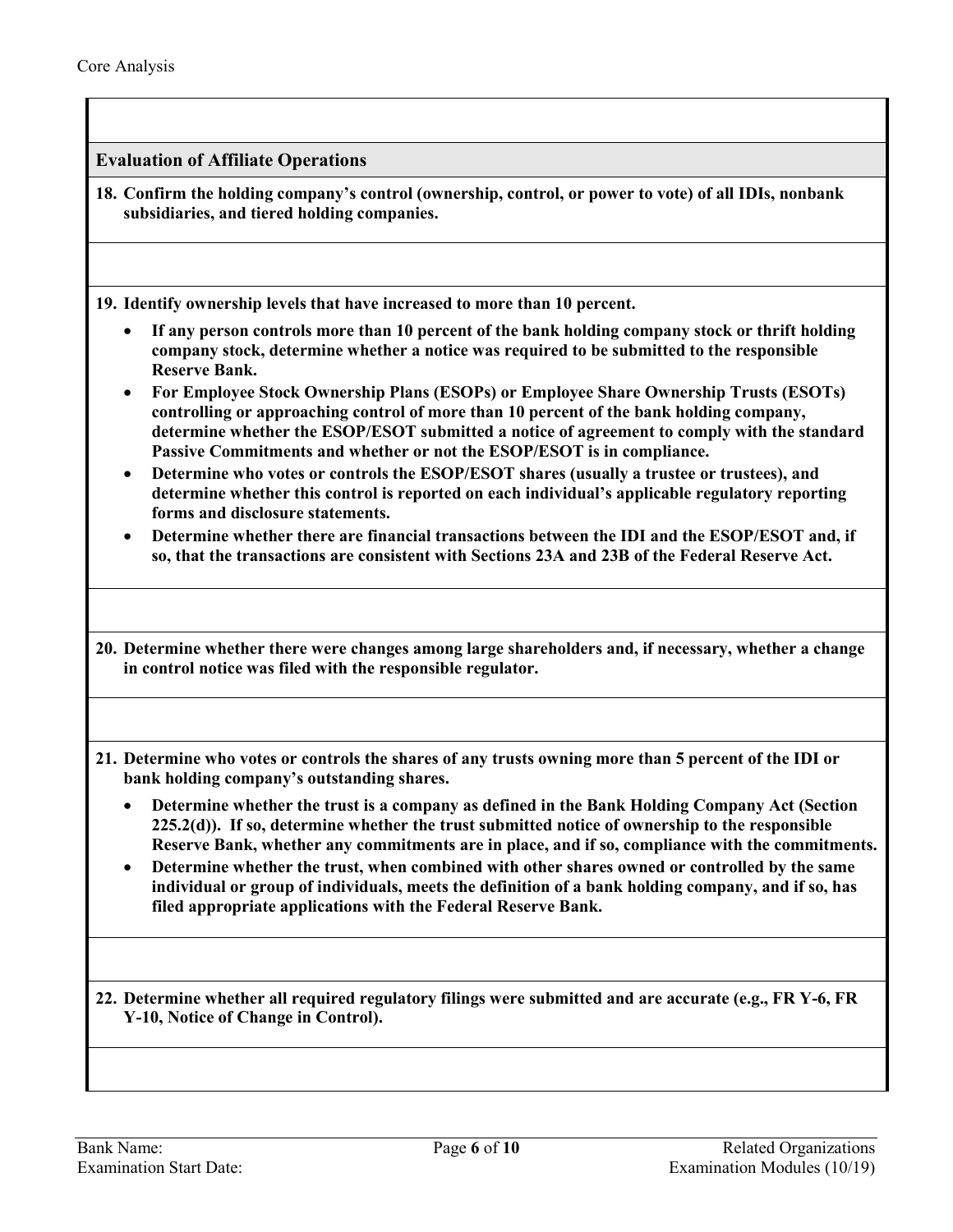- **23. Analyze the holding company's balance sheet, income statement, and statement of cash flows; and review the most recent holding company inspection report, rating, and Officer's Questionnaire. Consider, with particular scrutiny when the IDI's condition is dependent on direct financial support from the parent company, the:**
	- **Origin of long-term debt, short-term debt, unamortizing debt, and the level of pressure exerted on the bank to upstream dividends;**
	- **Level of holding company or parent-organization borrowings used to provide equity contributions to the subsidiary bank (double leverage);**
	- **Parent company cash flow sources and uses (note any undue reliance on bank dividends or management and service fee income from the IDI);**
	- **Ability of the parent company to borrow funds or raise capital, if needed, for the injection of capital into the IDI(s);**
	- **Holding company or parent organization's transactions with subsidiaries;**
	- **Timing and amount of quarterly income tax payments and settlement payments by and between the bank, the parent and the IRS;[3](#page-6-0)**
	- **Level and trend of affiliate deposit relationships maintained at the IDI; and**
	- **Merchant banking or other activities at the holding company or parent organization that may affect credit decisions at the IDI level.**

**24. Review the management structure and programs of the holding company or parent organization and its subsidiaries. Assess the effect(s) on the IDI and ensure compliance with applicable regulations and statutes. Consider the following issues:**

- **Level of centralized control by the holding company or parent organization over the IDI and nonbank subsidiaries;**
- **Access to management, audit, and loan review expertise or services and the potential benefits from economies of scale;**
- **Training programs and their ability to foster consistency among the management of sister IDIs and non-bank affiliates;**
- **Movement of officers between the IDI, holding company, and non-bank affiliates and the potential benefit to management succession planning (note any unfilled positions in the IDI);**
- **Management contracts (and supporting documentation) between the holding company or parent organization and the IDI or non-bank subsidiaries; and**
- **Allocation of IDI management's time devoted to IDI, holding company, or other affiliate issues.**
- **25. Determine whether fees (such as management, service, lease, or other fees) paid between the IDI and its affiliates are proportional to the value of the goods or services provided or received. Determine whether:** 
	- **Service contracts are in place between the IDI and the affiliates;**

 $\overline{a}$ 

<span id="page-6-0"></span>**<sup>3</sup> Refer to the 1998 Interagency Statement of Policy - Income Tax Remittance by Banks to Holding Company Affiliates and the 2014 Addendum to the Interagency Policy Statement on Income Tax Allocation in a Holding Company Structure for additional information.**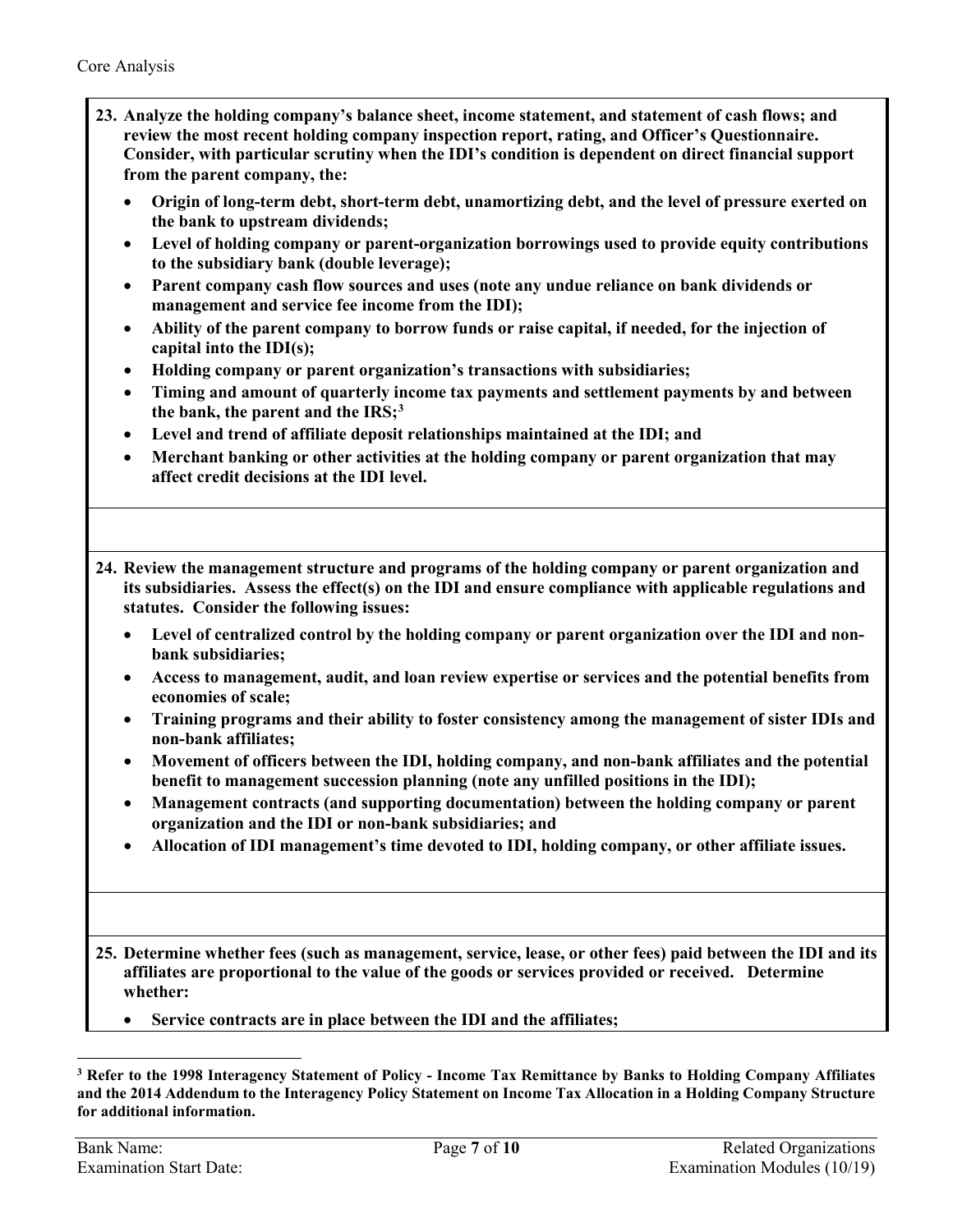| • Fees are based on the fair market value of services provided or, when there is no market, based on |
|------------------------------------------------------------------------------------------------------|
| actual costs plus a reasonable profit;                                                               |

- **Service and pricing factors are thoroughly supported and documented;**
- **Transactions comply with applicable laws and regulations; and**
- **The IDI is reimbursed promptly for all funds due from an affiliate.**

**26. Determine the extent of deposit gathering activities performed by employees of affiliates, and the potential application and reporting requirements of brokered deposit regulations.**

**27. Review mortgage banking activities or servicing contracts with affiliates. When applicable, consider:**

- **The capacity in which the affiliate is acting (as principal, on behalf of, or as agent for the IDI);**
- **The nature of the services provided;**
- **The transfer of low-quality assets from an affiliate to an IDI via purchase or sale;**
- **The adherence to regulatory requirements for mortgage servicing rights;**
- **The billing arrangement, frequency of billing, method of computation, and basis for fees;**
- **The method for compensating the IDI for balances maintained, and net interest earned on warehouse loans and lines (this method should not be preferential);**
- **The pricing of loans and sales of servicing rights;**
- **Risks related to mortgage servicing, delinquent loans, and foreclosed assets; and**
- **Whether asset purchases, including servicing rights and extensions of credit, satisfy the quantitative, collateral, and safety and soundness requirements of Section 23A of the Federal Reserve Act.**

**28. Analyze the financial information and operating policies of affiliates and determine whether they may be detrimental to the IDI's financial position. Consider the following items:**

- **Quality of assets,**
- **Funding needs,**
- **Fees received from the IDI,**
- **Salary structure of subsidiary's officers and shared officers, and**
- **Financial condition of the subsidiaries.**

<span id="page-7-0"></span>**Compliance with Other Applicable Regulations**

**29. Confirm that the IDI's loan agreements do not restrict a borrower from obtaining credit, property, or service from a direct competitor of the holding company/parent organization or the holding**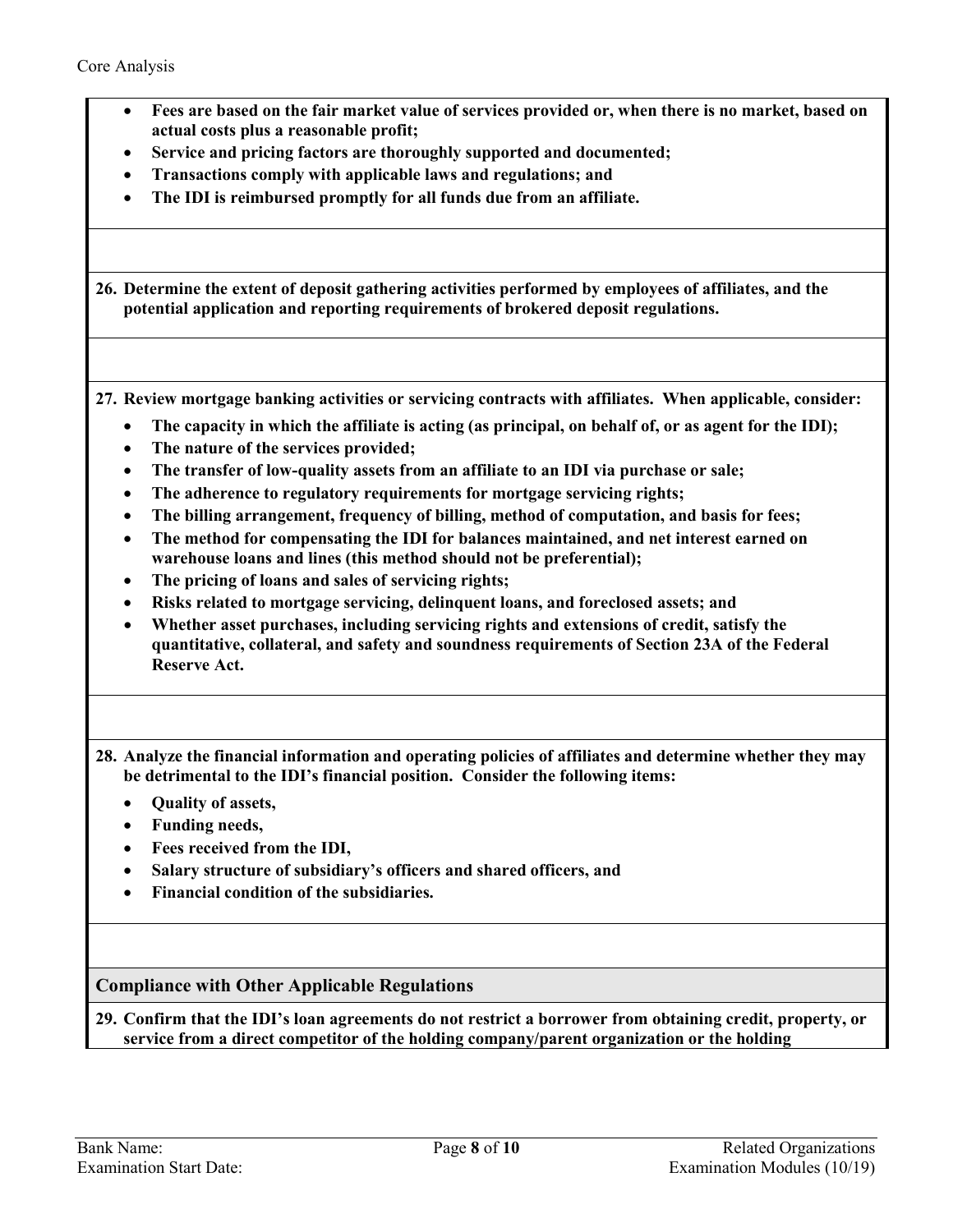**company's/IDI's subsidiaries as a condition of credit.[4](#page-8-3) For a thrift, confirm that the thrift complies with the anti-tying provisions outlined in Section 5(q) of HOLA. [5](#page-8-4)**

**30. Determine whether IDI customers who purchased financial products of affiliated organizations were notified of the affiliate relationship. If the customer received IDI financing to purchase the assets, determine whether the transaction was subject to and complies with Regulation W.** 

**31. Determine whether the subsidiaries' activities are permissible and comply with appropriate federal and state laws and regulations.**

**32. Assess corporate, management, and physical separations that exist between the IDI and affiliated organizations.** 

## **Qualified Thrift Lender**

- <span id="page-8-2"></span>**33. Determine the potential financial impact on a savings association (or state savings or cooperative bank that has been deemed a savings association under Section 10(***l***) of HOLA) if the savings association fails to maintain qualified thrift lender (QTL) status and the SLHC:** 
	- **Is no longer eligible to engage in activities permissible for certain unitary SLHCs (Sections 10(c)(3) and 10(c)(9)(C) of HOLA),**
	- **Is no longer eligible to continue certain grandfathered activities permissible for certain unitary SLHCs (Section 10(c)(6)(B) of HOLA), and**
	- **Is required to convert to a BHC within one year of the association failing to maintain QTL status (Section 10(m)(3)(C)) and is no longer eligible to engage in activities permissible for SLHC's but not BHCs.**

### <span id="page-8-0"></span>**Affiliate Capitalization**

**34. Determine whether affiliates comply with the capital requirements of their functional regulator.**

<span id="page-8-1"></span>**Board and Senior Management Supervision** 

<span id="page-8-3"></span> $\overline{a}$ **<sup>4</sup> These anti-tying provisions of the BHC Act are not intended to restrict the bank's ability to impose debt limitations on borrowers.**

<span id="page-8-4"></span>**<sup>5</sup> Regulation LL (FRB) Section 238.7 outlines exceptions to thrift-related tying restrictions.**